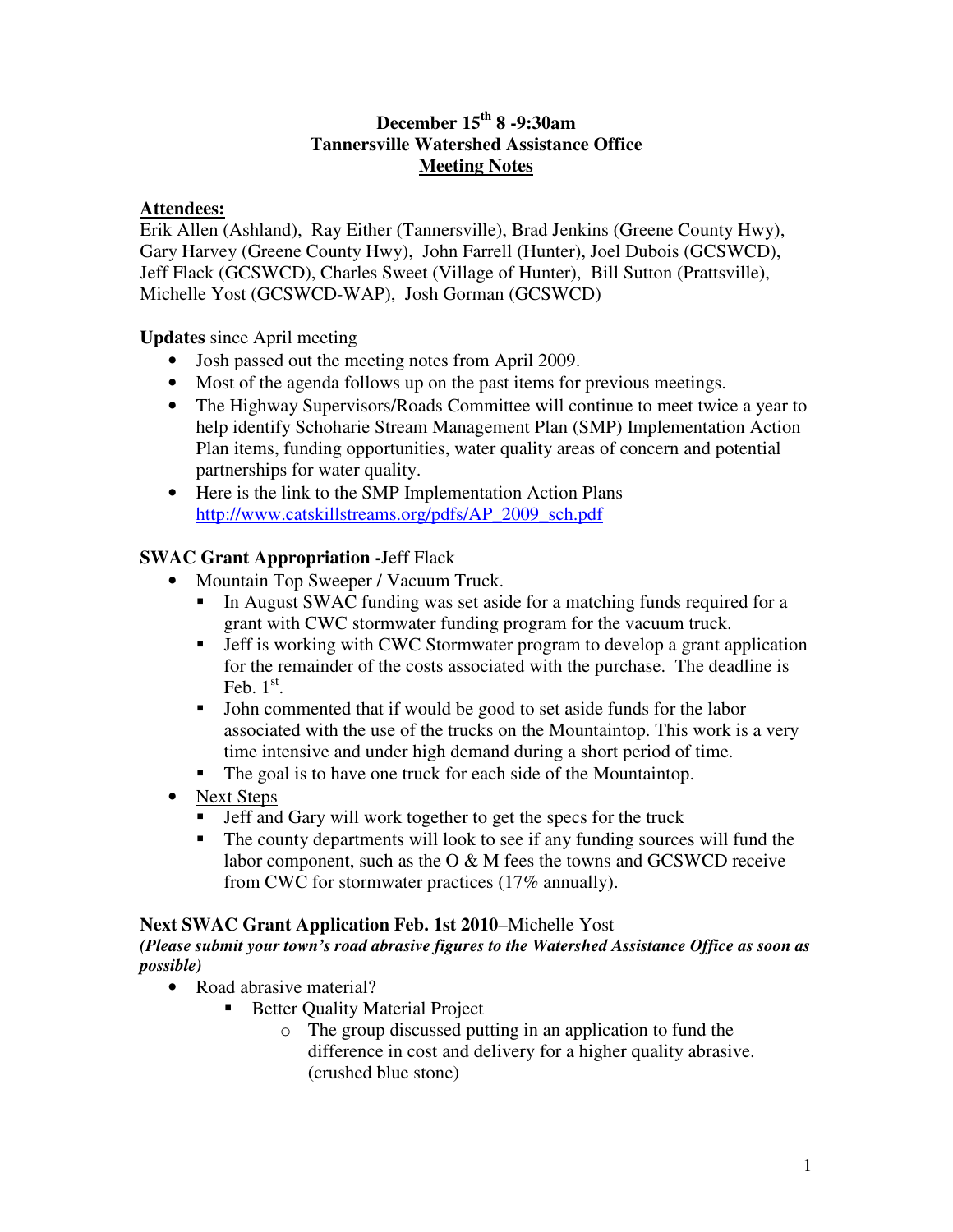- o The group discussed putting in a joint purchase for crushed blue stone.
- o The towns provided an estimate amount of material they are using to help estimate the cost differences. The five municipalities represented and county sand use comes to  $\sim$  19,000 tons (towns) please confirm your numbers for sand only).
- o GCSWCD will work with the Gary at the County Hwy Dept. to determine the total cost of the difference and delivery. Ultimately we will have to see if the project is feasible based on the costs and environmental yield from using a higher grade product.
- o A suggestion was made to increase salt content (use less abrasives). This needs to weigh against other water quality impacts (habitat) associated with quantities of salt abrasive.
- o The county can stockpile material for towns/villages; this would require entering an agreement with a local quarry.
- Automatic Spreaders?
	- The group discussed the various products that are available and the limitation of these products for the Mountaintop region.
	- Hunter Town recently installed liquid calcium devices on all their trucks. Estimated cost to outfit all 4 trucks with the equipment equals ~\$18,000. Funding was obtained via CWC. Too soon to tell how it works.
	- After some discussion the group agreed to focus on the road abrasive material for this grant round
- Next Steps
	- Jeff will work with Gary to develop the road abrasive SWAC grant application for the February  $1<sup>st</sup>$  deadline if this is found to be feasible given cost.
	- Town Highway Supervisors need to provide the total abrasive number to GCSWCD-WAP office as soon as possible.

### **Workshops & Training**

Josh described the origin of the workshops coming from the Schoharie Stream Management Plans (SMP) Implementation Action Items. All of the education and outreach programs are listed in the management plan. (Link is above) The workshops discussed below are those that are most relevant to this committee.

 **Critical Area Response Plans & Emergency Response Training –** Joel Dubois. **(Please submit your top priorities for the** *Critical Response Plan* **project by the close of the business day on February 3 rd )**

Joel provided a detailed presentation of the goals for the Critical Area Response Plan. The methods and resources that GCSWCD would use for the determination of the proposed action at each of the top priority concern areas. The focus of the presentation was on channel design. The goal is to have a plan in place for the areas that will likely experience difficulty in the next major flood. These plans could/should be implemented in the emergency response, especially if funding was available through SWAC or other means. It is important to note, however, that these plans would require additional design rigor to be acted upon in advance of an emergency situation.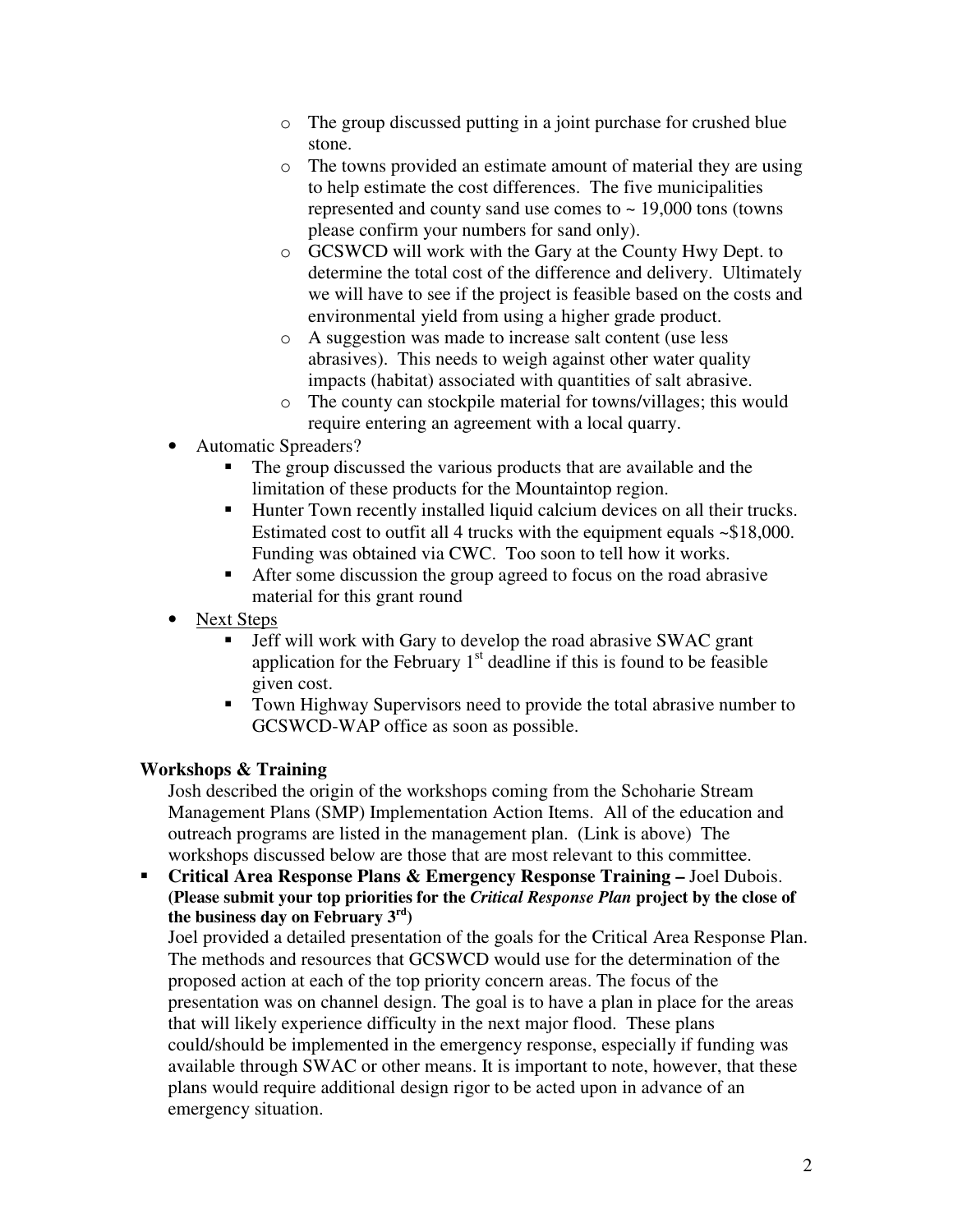There were several questions about stream crossing, such as bridges and culverts. GCSWCD can help provide service in these areas if this is the top priority for communities. NYS DEC has a lot of guidance documents and with the new FEMA flood maps and HEC models, these resources are available and can/should be used for local advantages and planning.

Here is a link to the DEC stream crossing information http://www.dec.ny.gov/permits/49060.html

- o Next Steps
	- Town Highway Supervisors can provide a list of their top three priority sites to the GCSWCD WAP office and dates that work for a site visit.
	- GCSWCD will review the projects and assess the top priorities for each town.
	- GCSWCD will work to develop a training to provide a forum to discuss the Critical Response Plan components and how to implement the plans effectively.

#### **. NYS DEC Erosion and Sediment Control Training** Josh Gorman

- o 4 Hour DEC Endorsed, Erosion and Sediment Control (ESC) Training. Contractors and certain on-site inspectors are required to take NYSDEC endorsed ESC training to comply with General Permit No. GP-0-08-001
- o **Date** Monday March 1, 2010
- o **Location** Greene County Emergency Services Building 25 Volunteer Dr., Cairo NY 12413
- o **Instructor**

Donald Lake, P.E., CPESC, CPSWQ

Don Lake worked in the USDA NRCS for 27 years and is the principal author of New York Guidelines for Erosion and Sediment Control

# **Site Plan Review Workshop**- Josh Gorman

- o Better site design is an approach to development that utilizes a set of design principles that protect natural areas, reduce impervious surfaces, and better integrate stormwater treatment in development projects.
- o Josh described the goals of the workshop and the development, highlighting the importance of having highway supervisors involved in the development of materials produced for towns as guidance document.
- o Here is a link to the samples work products form a similar workshop.
	- DEC Better Site Design: http://www.dec.ny.gov/lands/42053.html
	- Town of Clinton Recommended Model Development Principles http://www.dec.ny.gov/docs/remediation\_hudson\_pdf/hrewbsdclin.pdf
- o Next Steps
	- Josh will work with the potential trainers to design a program that fits the mountaintop communities.